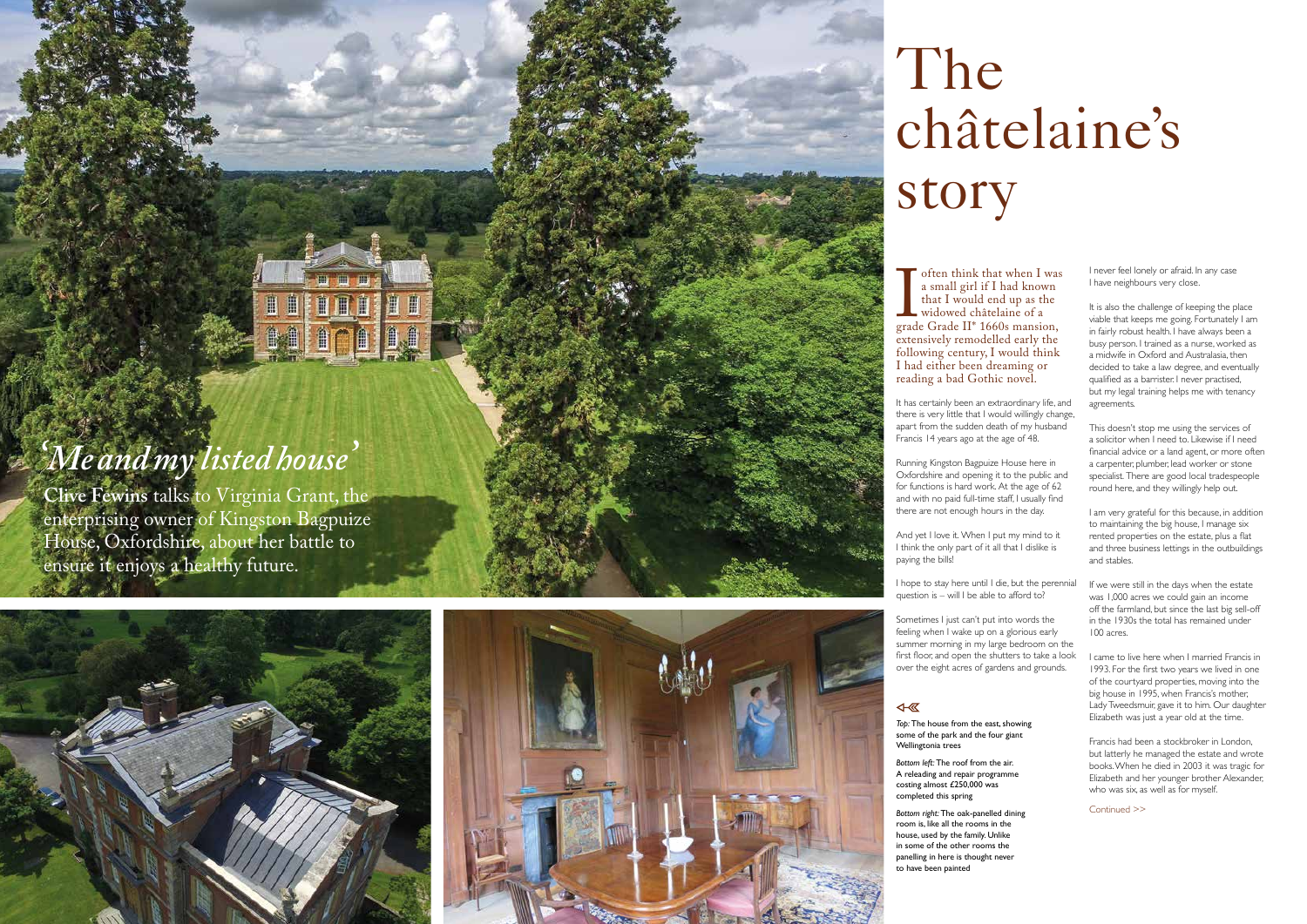#### **ME AND MY LISTED HOUSE**

#### $\mathbb{Z}$

ADVERTISING SPACE

Continued >>





The entrance hall showing the cantilevered staircase. Until 1875 this was the rear of the building. This explains the rather unusual means of entry beneath the main staircase

*Bottom:* The house and long border seen from the woodland garden through the 18th century wrought iron gates

Alex is away at university now and Elizabeth works as an artist, but they are often here. I don't really know if they worry about me living here alone or not, but I have already established that it is possible to fit a stair lift on the back stairs!

With no business training I like to think I have adapted well to running what amounts to a business with a rental turnover in excess of £100,000. I was certainly very satisfied this April when, after three years doing it in sections, work on renewing the last part of our huge lead roof was completed. The total job cost almost £250,000.

It would be nice if we could attract a few more lavish film and TV productions, but for the present I enjoy the wedding business – the ceremony usually takes place in the drawing room and we have a marquee outside – and all the other events that take place here. These range from large–scale

One thing that does rather get to me is when people make the assumption that because I live in a very handsome Baroque mansion that has a long listing in Pevsner's Buildings of Berkshire and was considered by Simon Jenkins, in his book of that name, to be one of England's Thousand Best Houses, that I possess unlimited funds. Like many people in my position I am asset rich and cash poor.

Whilst I should be very comfortable if I were to sell, I have been quite certain since the day Francis died that I do not wish to do so. I think I have proved that a house like this can earn its keep.

A piece of great good fortune was when the location manager for Downton Abbey spotted the house when he was driving to nearby Bampton, otherwise known as Downton village. The house appeared in series five and six, in April 2014 and in June and July 2015, as well as the final Christmas Special the same year. It was Cavenham Park, the home of Lord Merton.